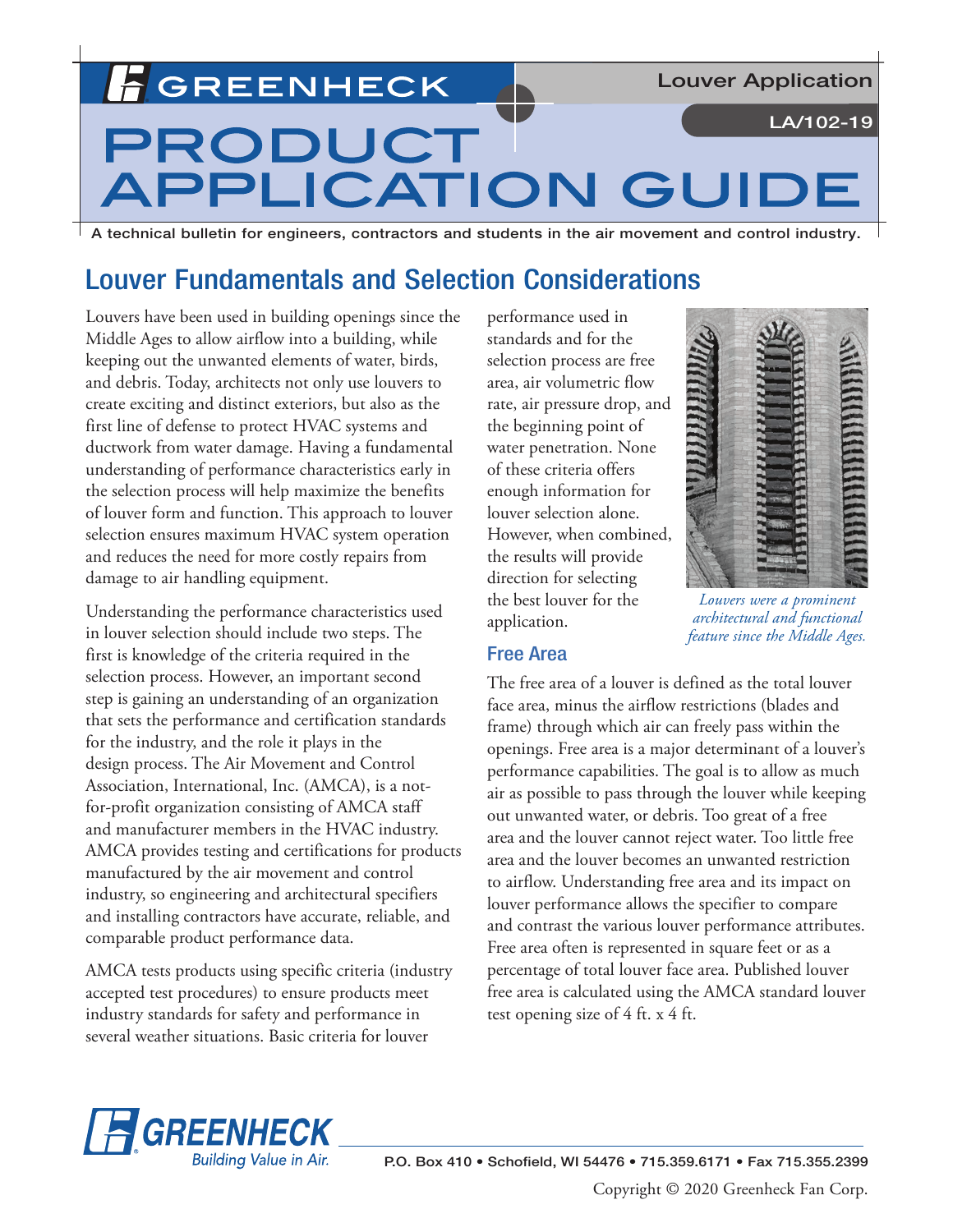# Greenheck Product Application Guide

Additional free area is easily calculated based on sizes other than the standard 4 ft. x 4 ft. But do not assume that the stated louver free area will remain constant regardless of size for a specific model. Louver free area varies at sizes other than the tested standard of 4 ft. x 4 ft. *(Example 1)*.

Once the free area is known, you can determine a louver's potential air volume at a given velocity, measured in feet per minute (FPM).

# Example 1 Free Area Chart - in square feet

Fan area does not increase proportionately with louver face area.

- **1. Louver #1**, 24" x 24"
- **1.76/4 sq. ft. = 44% free area**
- **2. Louver #2**, 48" x 48"
	- **8.32/16 sq. ft. = 52% free area**
- **3. Louver #3**, 66" x 72" **17.60/30.25 sq. ft. = 58% free area**

| <b>Height</b>        |      |      |              |       |                                     |                                           |       | <b>Width in Inches</b>               |                 |                     |       |       |       |       |       |       |       |       |       |
|----------------------|------|------|--------------|-------|-------------------------------------|-------------------------------------------|-------|--------------------------------------|-----------------|---------------------|-------|-------|-------|-------|-------|-------|-------|-------|-------|
| -in<br><b>Inches</b> | 12   | 18   | 24           | 30    | 36                                  | 42                                        | 48    | 54                                   | 60              | 66                  | 72    | 78    | 84    | 90    | 96    | 102   | 108   | 114   | 120   |
| 12 <sub>2</sub>      | 0.30 | 0.50 | 0.69         | 0.89  | 1.08                                | 1.28                                      | 1.47  | 1.62                                 | 1.82            | 2.01                | 2.21  | 2.40  | 2.60  | 2.79  | 2.99  | 3.13  | 3.32  | 3.52  | 3.71  |
| 18                   | 0.50 | 0.83 | 115          | 1.48  | 1.80                                | 2.13                                      | 2.45  | 2.70                                 | 3.02            | 3<br>$\overline{2}$ | 3.67  | 4.00  | 4.33  | 4.65  | 4.98  | 5.21  | 5.53  | 5.86  | 6.18  |
| 24                   | 0.77 | 1.26 | 1.76<br>2.26 |       | 2.76                                | 3.25                                      | 3     |                                      |                 |                     | 5.62  | 6.12  | 6.61  | 7.11  | 7.61  | 7.96  | 8.46  | 8.96  | 9.45  |
| 30                   | 0.98 | 1.62 |              | 2.89  | 3.52                                | 1                                         |       | $8.32/16$ sq. ft. =<br>52% Free Area |                 |                     | 7.18  | 7.82  | 8.45  | 9.09  | 9.72  | 10.18 | 10.81 | 11.45 | 12.08 |
| 36                   | 1.23 | 2.03 |              |       | 1.76/4 sq. ft. $=$<br>44% Free Area |                                           |       |                                      |                 |                     | 9.04  | 9.84  | 10.64 | 11.44 | 12.23 | 12.81 | 13.61 | 14.41 | 15.21 |
| 42                   | 1.51 | 2.49 |              |       |                                     | 3.40                                      | 7.28  | 8.12                                 | 9.10            | 10.08               | 11.06 | 12.03 | 13.01 | 13.99 | 14.97 | 15.67 | 16.65 | 17.63 | 18.60 |
| 48                   | 1.70 | 2.80 |              |       |                                     | 22                                        | 8.32  | 9.16                                 | 10.26           | 11.36               | 12.47 | 13.57 | 14.67 | 15.78 | 16.88 | 17.67 | 18.77 | 19.88 | 20.98 |
| 54                   | 1.97 | 3.25 | 4.53         | 5.81  | 7.09                                | 8.37                                      | 9.65  | 10.62                                | 3               | 13.18               | 14.46 | 15.74 | 17.02 | 18.03 | 19.58 | 20.49 | 21.77 | 23.05 | 24.33 |
| 60                   | 2.17 | 3.58 | 4.98         | 6.39  | 7.79                                |                                           |       |                                      |                 | 14.49               | 15.89 | 17.30 | 18.71 | 20.11 | 21.52 | 22.53 | 23.93 | 25.34 | 26.74 |
| 66                   | 2.44 | 4.02 | 5.60         | 7.18  | 8.76                                | 17.60/30.25 sq. ft.<br>$= 58\%$ Free Area |       |                                      | $\overline{20}$ | 16.28               | 17.86 | 19.45 | 21.03 | 22.61 | 24.19 | 25.32 | 26.90 | 28.48 | 30.06 |
| 72                   | 2.63 | 4.34 | 6.05         | 7.76  | 9.47                                |                                           | 14.00 | 17.10                                | .59             | 17.60               | 19.31 | 21.01 | 22.72 | 24.43 | 26.14 | 27.36 | 29.07 | 30.78 | 32.49 |
| 78                   | 2.90 | 4.79 | 6.67         | 8.55  | 10.43                               | 12.32                                     | 14.20 | 15.63                                | 17.51           | 19.69               | 21.27 | 23.16 | 25.04 | 26.92 | 28.80 | 30.15 | 32.03 | 33.92 | 35.80 |
| 84                   | 3.10 | 5.12 | 7.13         | 9.14  | 11.15                               | 13.17                                     | 15.18 | 16.70                                | 18.72           | 20.73               | 22.74 | 24.75 | 26.77 | 28.78 | 30.79 | 32.23 | 34.25 | 36.26 | 38.27 |
| 90                   | 3.37 | 5.55 | 7.74         | 9.92  | 12.11                               | 14.29                                     | 16.47 | 18.13                                | 20.32           | 22.50               | 24.68 | 26.87 | 29.05 | 31.24 | 33.42 | 34.99 | 37.17 | 39.36 | 41.54 |
| 96                   | 3.81 | 6.28 | 8.75         | 11.22 | 13.69                               | 16.16                                     | 18.63 | 20.50                                | 22.97           | 25.44               | 27.91 | 30.38 | 32.85 | 35.32 | 37.79 | 39.56 | 42.03 | 44.50 | 46.97 |
| 102                  | 3.83 | 6.32 | 8.81         | 11.30 | 13.78                               | 16.27                                     | 18.76 | 20.64                                | 23.13           | 25.62               | 28.10 | 30.59 | 33.08 | 35.56 | 38.05 | 39.83 | 42.32 | 44.81 | 47.29 |
| 108                  | 4.11 | 6.78 | 9.44         | 12.11 | 14.77                               | 17.44                                     | 20.10 | 22.13                                | 24.79           | 27.46               | 30.12 | 32.79 | 35.45 | 38.12 | 40.78 | 42.69 | 45.36 | 48.03 | 50.69 |
| 114                  | 4.30 | 7.09 | 9.88         | 12.67 | 15.46                               | 18.26                                     | 21.05 | 23.16                                | 25.95           | 28.74               | 31.53 | 34.32 | 37.11 | 39.90 | 42.70 | 44.70 | 47.49 | 50.28 | 53.07 |
| 120                  | 4.57 | 7.54 | 10.51        | 13.48 | 16.44                               | 19.41                                     | 22.38 | 24.63                                | 27.59           | 30.56               | 33.53 | 36.49 | 39.46 | 42.43 | 45.39 | 47.52 | 50.49 | 53.45 | 56.42 |

Louvers are available in a wide variety of performance types with varying blade profiles, blade angles and blade spacing. The specifier should pay close attention to the product data sheets as even similar models within the same performance category can have noticeably different free areas *(Example 2)*.

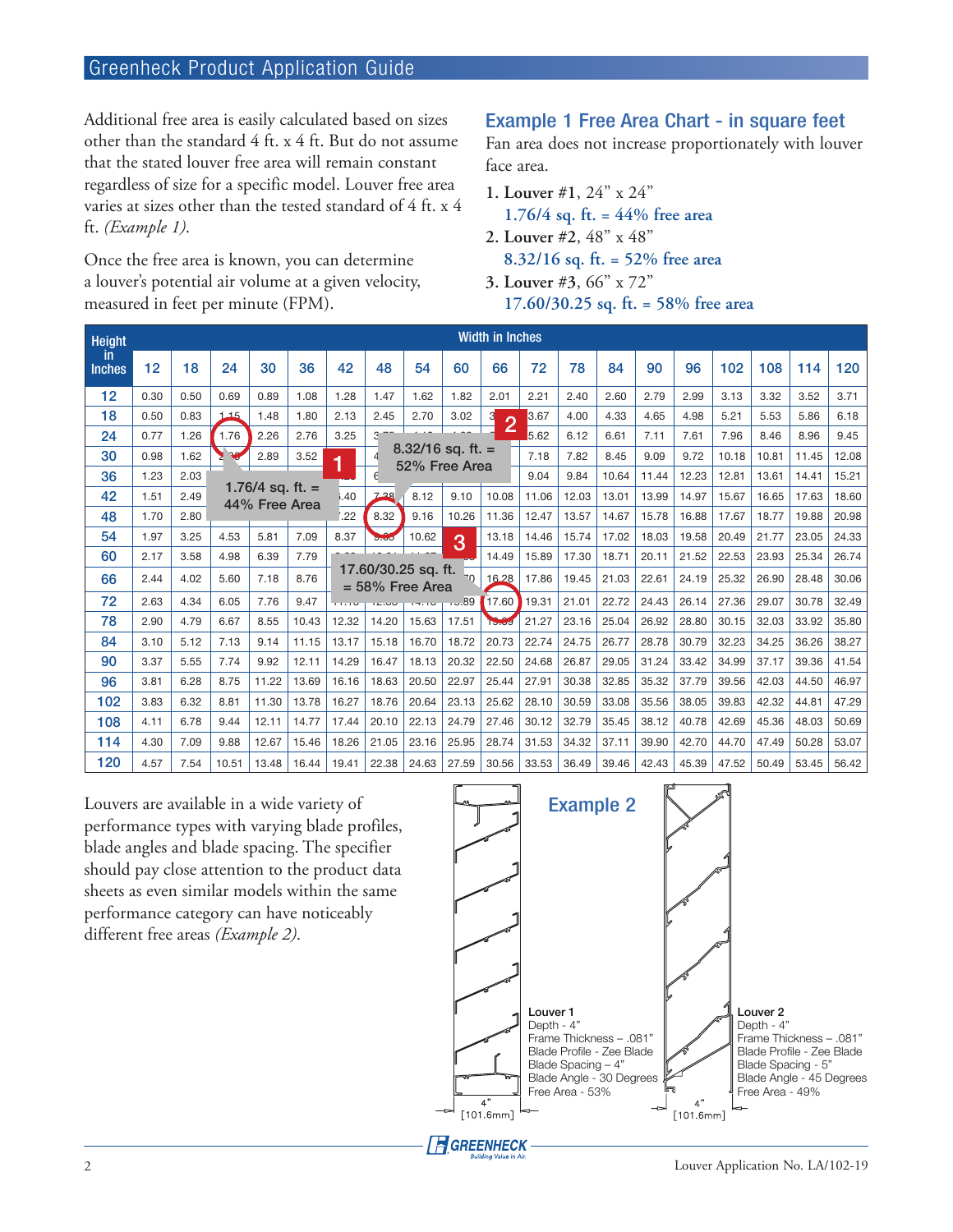# Air Volume (CFM)

Air volume flow rate is the measurement of air flowing into or out of a space measured in cubic feet per minute (CFM). Louvers allow air to pass through the building envelope and into the HVAC system while keeping water, birds and debris out of the intake airstream. Additionally, louvers must provide the required system CFM per square foot of louver free area to the air handling equipment to ensure operation at peak performance. Louver CFM potential is calculated easily by multiplying the proposed air velocity (FPM) by the free area (sq. ft.) of the louver (*Example 3*). Louver selection should not be only based on a maximum CFM required. Rather, the maximum CFM should be compared to the point at which the louver allows measurable water to pass through it along with the intake air. The point at which measurable water passes through a louver is referred to as the beginning point of water penetration. Understanding the relationship of the beginning point of water penetration to a louver's maximum CFM will help decision making on which louver to select, or if additional provisions are necessary to capture any water that may pass.

#### Example 3 – Air Volumetric Flow Rate

CFM = air velocity (FPM) x Area (sq. ft.) – 1,250 fpm x 6.80 sq. ft. = 8,500 cfm



# The Beginning Point of Water Penetration

The ability to prevent water penetration through a louver is an important criterion for louver selection. As previously discussed, louver design allows air into buildings while keeping out unwanted water and debris. Accomplishing this requires careful attention to design. A complex arrangement of specific louver blade profiles, the angles of the blades, blade position, spacing, or a combination of blade position and spacing all contribute to the degree of minimizing water penetration.

Each louver manufacturer has a different blade configuration approach to water penetration. Most manufacturers submit designs for testing against the AMCA 500-L tests—the industry standard for water penetration (*Example 4*). Per AMCA, "water penetration is the amount of water passing through a louver while air is flowing through it at a specific free area velocity. It is expressed as the weight of water passing through the louver divided by the free area, at a specified free area velocity." Stated more simply, the beginning point of water penetration, is the moment at which .01 oz. of water will pass through a louver at a given intake velocity measured in FPM.

The test is conducted as follows:

- Simulated Wind: None
- Simulated Rain: Free-falling water droplets in front of test louver at a rate of 4 inches per hour
- Wetted-wall: Applies water to the wall face above the louver at a rate of ¼ gallon per hour
- Duration: 15 minutes
- Test louver size: 48" x 48"
- Finish: Natural mill finish only
- Accessories: No bird or insect screen permitted